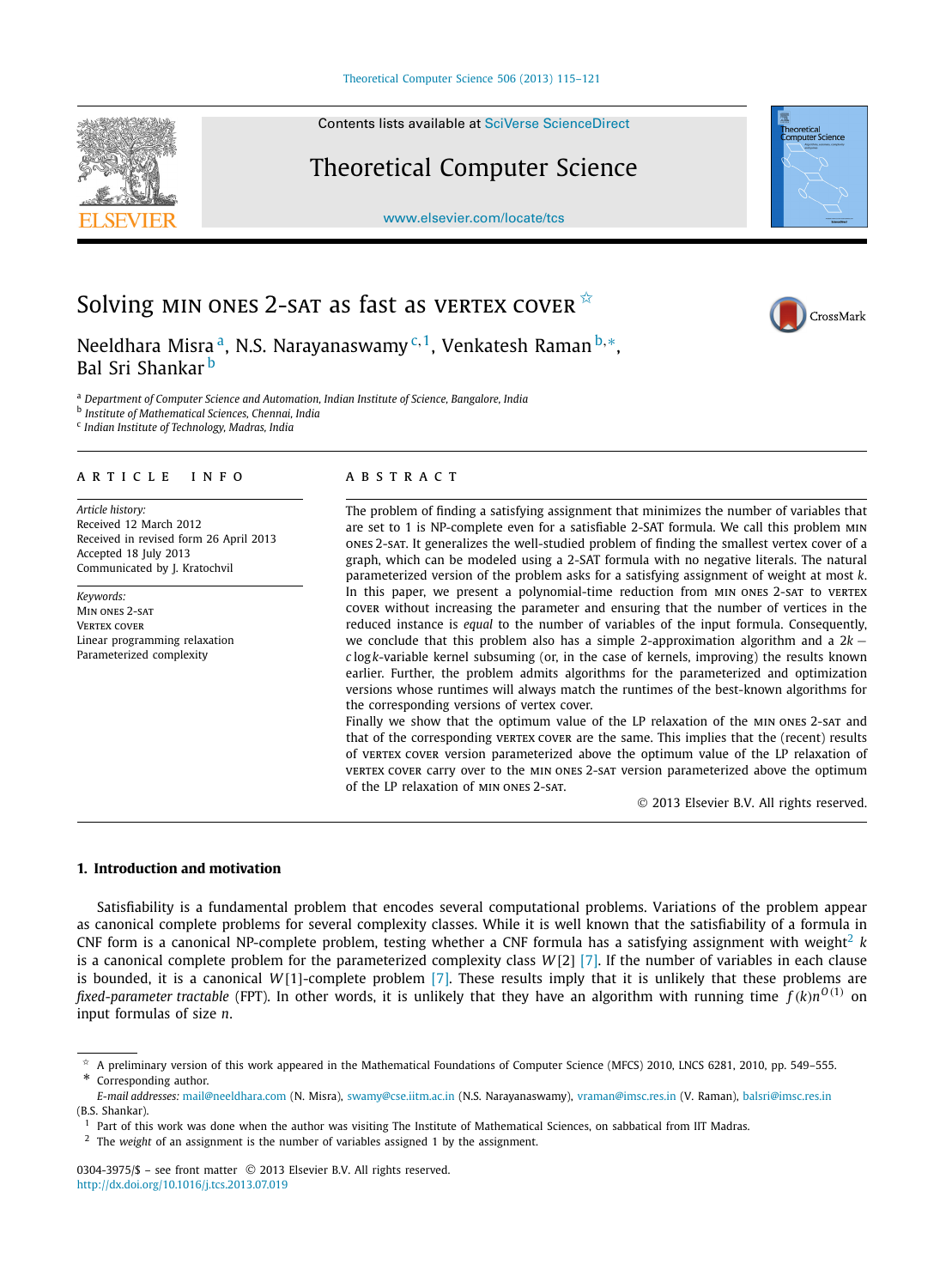<span id="page-1-0"></span>On the other hand, if the question is whether a *d*-CNF formula (for fixed *d*) has a satisfying assignment with weight *at most k*, then this generalizes the well-studied *d*-hitting set problem and turns out to be fixed-parameter tractable with the weight as a parameter [\(\[17,16\],](#page-6-0) see also Section [2\)](#page-2-0). When we restrict our attention to 2-CNF formulas (min ones 2-sat) this problem generalizes the well-studied vertex cover problem. Given a graph  $G = (V, E)$ , introduce a variable  $v$  for every  $\forall$  vertex  $v \in V$  and consider the formula  $\bigwedge (u \vee v)$ , where the  $\bigwedge$  runs over all pairs  $u, v$  of variables such that  $(u, v)$  is in E. Then a satisfying assignment of weight *k* corresponds to a vertex cover of size *k* and vice versa. However, notice that we do not require negated literals to encode vertex cover using 2-CNF formulas, and thus it appears that min ones 2-sat is a more general version of the vertex cover problem.

#### *1.1. Related work*

Gusfield and Pitt [\[8\]](#page-6-0) considered this min ones 2-sat problem and gave a 2-approximation algorithm. The algorithm follows a greedy approach and gives a solution whose weight is at most twice the optimum (assuming that the formula is satisfiable). As satisfiability of 2-CNF-SAT is well known to be polynomial time solvable, we can assume without loss of generality that the given 2-SAT formula is satisfiable. See  $[24]$  for efficient exact exponential algorithms for min ones  $2 - SAT$ .

One approach to design a 2-approximation algorithm for the optimization version and a 2*k*-variable kernel for the param-eterized version of vertex cover (see Section [2](#page-2-0) for definitions of parameterized complexity) is through linear programming. The minimum vertex cover problem can be formulated as an integer linear programming by introducing a boolean (0–1) variable  $x_i$  for every vertex  $i \in V$ , and by writing the constraint  $x_i + x_j \geq 1$   $\forall (i, j) \in E$ . The objective function is to minimize  $\sum_{i\in V} x_i$ . The linear programming relaxation of the problem relaxes the variables  $x_i$ 's to take values from the interval [0, 1] (instead of just values 0 and 1). A classical theorem due to Nemhauser and Trotter [\[20\]](#page-6-0) states the following (here  $n = |V|$ ):

#### **Theorem 1.** *(See [\[20\].](#page-6-0))*

- *There exists an optimum solution*  $x^* = (x_1^*, x_2^*, \ldots, x_n^*)$  to the linear programming relaxation of the integer programming formu*lation of* vertex cover *where the variables take the values* 0*,* 1*/*2 *or* 1*, and such a solution can be found in polynomial time.*
- *There exists an optimum solution to* vertex cover (*i.e. to the integer programming formulation*) *that contains all vertices i such that*  $x_i^* = 1$  *and none of the vertices i such that*  $x_i^* = 0$ *.*

By solving the linear program, and by including all vertices with  $x_i^* = 1$  into the solution and by deleting all vertices with *x*<sup>\*</sup><sub>*i*</sub> = 1 or 0, one can obtain a 2-approximation algorithm, and a 2*k*-vertex kernel for vertex cover. Hochbaum et al. [\[9\]](#page-6-0) showed that the classical Nemhauser–Trotter theorem for vertex cover [\[20\]](#page-6-0) holds for min ones 2-sat as well. This implies a 2-approximation algorithm for the optimization version, and a 2*k*-variable kernel for the parameterized version of min ones 2-sat as well.

There is a reduction from 2-sat to vertex cover, pointed out by Seffi Naor (see [\[10\]\)](#page-6-0). This reduction takes an instance *F* of min ones 2-sat on *n* variables, and first computes the *closure* of the clauses (see Section [3\)](#page-2-0). The closure consists of all the original clauses and clauses  $(x \vee y)$  whenever  $(x \vee z)$  and  $(y \vee \overline{z})$  appear in the original clauses of F. From the closure of F, a graph *G(F )* is constructed that has one vertex for every literal participating in *F* and an edge between a pair of literals whenever they appear together in a clause of the closure of *F*, and an edge  $(x, \bar{x})$  for every variable *x*. It is shown that any satisfying assignment for *F* corresponds to a vertex cover of size *n* in  $G(F)$  and conversely any vertex cover of  $G(F)$ of size *n* corresponds to a satisfying assignment in *F* . However, the reduction is not 'weight preserving' in the sense that a satisfying assignment of weight *k* can correspond to a vertex cover of size *n* (recall that the graph has up to 2*n* vertices). Furthermore this reduction produces a graph with the number of vertices equal to twice the number of variables and, in the parameterized setting, does not transform *k* into a function of *k* alone. Since the reduction loses track of the weight of the solution, it does not enable us to employ vertex cover to solve an instance of MIN ONES 2-SAT.

#### *1.2. Our work*

In this paper, we demonstrate a simple extension of this reduction that preserves both *k* and *n*, and allows us to carry over everything we know about vertex cover to the more general setting of MIN ONES 2-SAT. Thus, we have that the apparently more general problem of min ones 2-sat can be handled as easily as vertex cover, in both the optimization and parameterized settings. In particular, the problem now has a 2*k* − *c* lg*k*-variable kernel [\[14,15,19\]](#page-6-0) (for some constant *c*), a 2-approximation algorithm, and FPT and exact algorithms that will run as fast as the best algorithms for the corresponding versions of the vertex cover problem, the current best being  $O<sup>*</sup>(1.2738<sup>k</sup>)$  [\[4\]](#page-6-0)<sup>3</sup> and  $O<sup>*</sup>(1.2114<sup>n</sup>)$  [\[2\]](#page-6-0) respectively. In particular, our reduction subsumes the earlier results (2-approximation algorithms, and Nemhauser–Trotter theorem) on this problem.

<sup>3</sup> We use the notation *O*∗*()* to "hide" functions that are polynomial in the input size.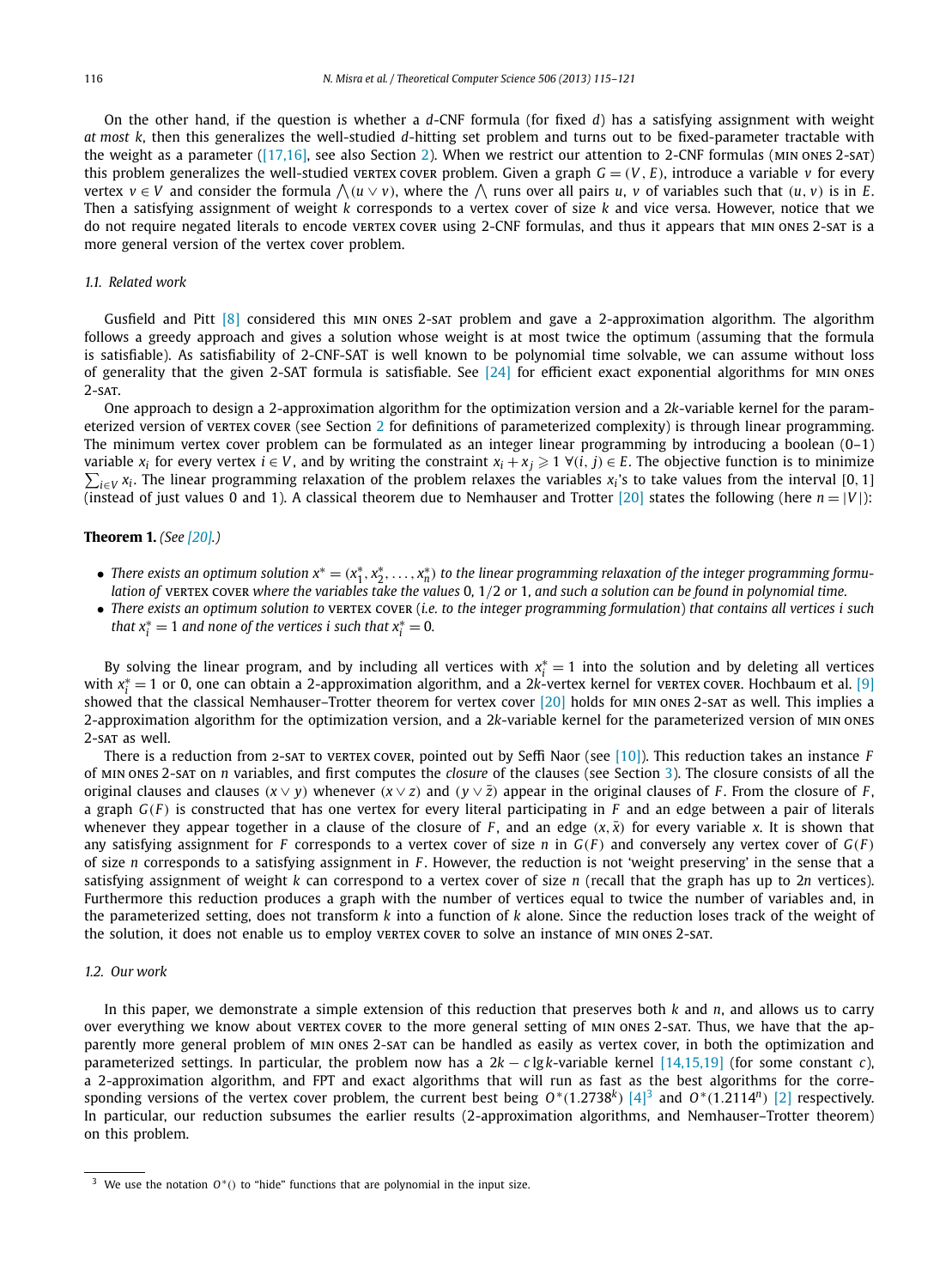<span id="page-2-0"></span>Recently, there has been a lot of interest  $[6,22,19,15,13]$  in parameterizing vertex cover above the maximum matching of the graph (and also the equivalent problem of satisfying all but at most *k* clauses of a 2-SAT instance). In this problem, we still seek for a vertex cover of size at most *k*, but like to confine the exponential explosion to (*k* − *m*) where *m* is the size of the maximum matching in the graph (which is a lower bound for minimum vertex cover). This is addressed by using  $(k - \gamma(G))$  as the parameter (instead of *k*), where  $\gamma(G)$  is the optimum value of the LP relaxation of the integer linear programming formulation of vertex cover for *G* (which is lower bounded by the size of the maximum matching). We show that the optimum LP values of min ones 2-sat and the corresponding vertex cover are the same. This implies a randomized kernel of size polynomial in (*k* − *κ(F )*) [\[13\]](#page-6-0) and an *O*∗*(*2*.*3146*k*−*κ(<sup>F</sup> ) )* [\[15\]](#page-6-0) fixed-parameter algorithm for min ones 2-sat, where  $\kappa(F)$  is the optimum value of the LP relaxation of the integer programming corresponding to *F*.

The next section gives some definitions, particularly, in parameterized complexity. Section 3 gives the main parameter preserving reduction from min ones 2-sat to vertex cover. Section [4](#page-4-0) gives the parameter preserving reduction from the 'above guarantee' MIN ONES 2-SAT to 'above guarantee VERTEX COVER'. Finally, Section [5](#page-5-0) gives some concluding remarks.

#### **2. Preliminaries**

A parameterized problem is denoted by a pair  $(Q, k) \subseteq \Sigma^* \times \mathbb{N}$ . The first component Q is a classical language, and the number *k* is called the parameter. Such a problem is *fixed-parameter tractable* (FPT) if there exists an algorithm that decides it in time  $f(k)n^{O(1)}$  on instances of size n. A kernelization algorithm takes an instance  $(x, k)$  of the parameterized problem as input, and in time polynomial in |*x*| and *k*, produces an equivalent instance *(x ,k )* such that |*x* | is a function purely of *k*. The output  $x'$  is called the kernel of the problem and its size is  $|x'|$ . We refer the reader to [\[7,17\]](#page-6-0) for more details on the notion of fixed-parameter tractability.

Let *P* be an arbitrary set, whose elements we shall refer to as *variables*. A *literal* is either a variable or its negation. An assignment for *P* is a function  $t: P \rightarrow \{0, 1\}$ . Sometimes, we also refer to an assignment setting (mapping) a variable to 'true' or 'false' when we mean to say 1 or 0 respectively.

A formula is in *conjunctive normal form* (CNF) if it is a conjunction of clauses, where a clause is a disjunction of literals. A *c*-SAT formula has at most *c* literals in any clause. The *weight* of an assignment is the number of variables that are set to one by that assignment. We refer to the problem of finding a smallest weight satisfying assignment for *c*-SAT formulae as min ones *c*-sat.

#### *2.1. A simple FPT algorithm for weight at most k assignments*

The natural parameterized version of min ones *c*-sat is FPT for any fixed *c*, when parameterized by the weight: pick a clause that contains only positive literals (as long as one exists) and branch by setting each of the variables to 1. This results in a *c*-way branch at each step. If in any branch at depth *k*, there is still a clause with all positive literals, then that branch cannot lead to an assignment with weight at most *k*, and hence that branch can be abandoned. If there is a formula at depth at most *k* where every clause contains a negative literal, then the assignment that sets all the remaining variables to 0 satisfies all such clauses. Otherwise we can conclude that the given formula has no weight *k* satisfying assignment. This results in an  $O(c^k m)$  algorithm where *m* is the number of clauses in the formula.

#### **3. Reduction of MIN ONES 2-SAT to VERTEX COVER**

In this section, we present a reduction from MIN ONES 2-SAT to VERTEX COVER. Throughout, we use *F* to denote an instance of min ones 2-sat, and *C(F )* denotes the set of clauses in *F* . Note that it is polynomial time to decide if *F* admits a satisfying assignment, and if *F* is not satisfiable, then it is a no-instance of min ones 2-sat. Therefore, we assume without loss of generality that *F* is a satisfiable formula.

Let  $D(F)$  denote the implication graph of F, which has one vertex for every literal of F, and the directed arcs  $(\bar{l}_1,l_2)$  and  $(l_1, l_2)$  for every clause  $(l_1, l_2) \in C(F)$ . Also, let  $A(D(F))$  denote the set of arcs in  $D(F)$ . The implication graph of a 2-CNF formula is very well-studied, for example, see Section 1.10 in [\[3\].](#page-6-0) We begin by recalling Lemma 1.10.2 from [\[3\]](#page-6-0) (the proof is reiterated here for completeness).

**Lemma 1.** (See [\[3\].](#page-6-0)) If  $D(F)$  contains a path from  $l_1$  to  $l_2$ , then, for every satisfying truth assignment t, t( $l_1$ ) = 1 implies that t( $l_2$ ) = 1.

**Proof.** Observe that *F* contains a clause of the form  $\bar{x} \vee y$  when *D*(*F*) contains the arc  $(x, y)$ . Further, every clause takes the value 1 under any satisfying truth assignment. Thus, by the fact that *t* is a satisfying truth assignment and by the definition of  $D(F)$ , we have that for every arc  $(x, y) \in A(D(F))$ ,  $t(x) = 1$  implies  $t(y) = 1$ . Now the claim follows easily by induction on the length of the shortest  $(l_1, l_2)$ -path in  $D(F)$ .  $\Box$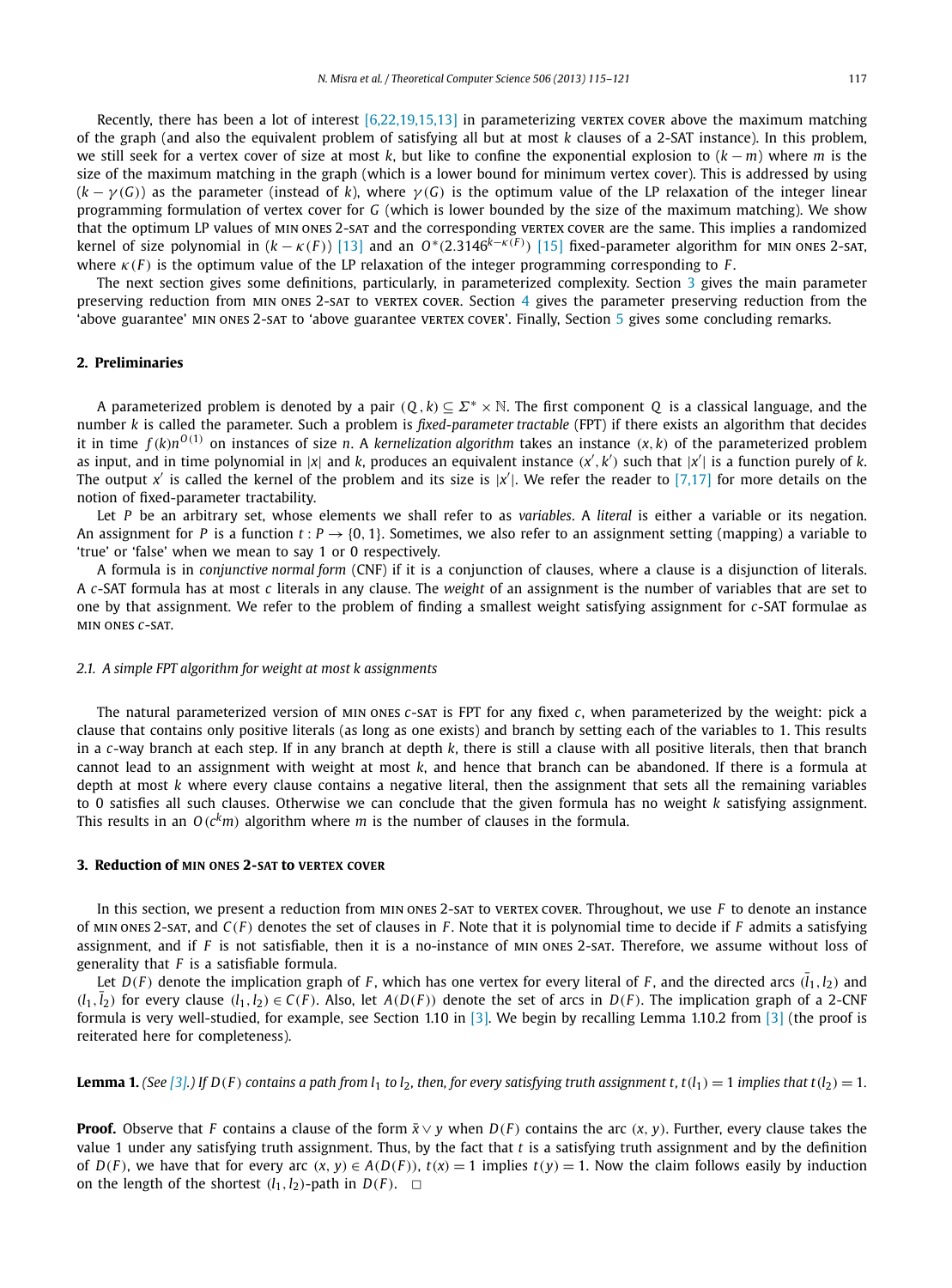<span id="page-3-0"></span>Let *F*<sup>\*</sup> be the smallest formula which contains all the clauses of *F*, and the clause(s)  $(l_1 \vee l_2)$ , for each pair of literals  $l_1$ and  $l_2$  such that there is a directed path from  $\bar{l}_1$  to  $l_2$  in  $D(F)$ . We refer to  $F^*$  as the *closure* of F. One way to compute the closure of *F* is to compute the transitive closure of the implication graph of *F* (in polynomial time, see [\[5\]\)](#page-6-0). The formula corresponding to the graph thus obtained (when treated also as an implication graph) is the closure of *F* . We work with the closed formula  $F^*$  in the discussion that follows.

**Theorem 2.** *Given a* 2*-CNF formula F , let F* <sup>∗</sup> *be the closure of F , and (F* <sup>∗</sup>*)*<sup>+</sup> *denote the set of all clauses of F* <sup>∗</sup> *where both literals occur* positively. Let G be the graph that has one vertex for every variable in  $(F^*)_+$ , and  $(u, v) \in E(G)$  if and only if  $(u \vee v) \in C((F^*)_+)$ . *Then any satisfying assignment of F is a vertex cover of G and conversely any minimal vertex cover of G is a satisfying assignment of F . In particular, F has a satisfying assignment of weight at most k if and only if G has a vertex cover of size at most k.*

**Proof.** Consider a satisfying assignment of *F*. First we argue that it is a satisfying assignment of  $F^*$  as well. For, if  $c = (l_1 \vee l_2)$ is in  $C(F^*) \setminus C(F)$ , then there is a directed path from  $\bar{l}_1$  to  $l_2$ , by construction. Hence if the satisfying assignment of *F* sets  $l_1$  to false, then  $l_1$  is set to true and hence by [Lemma 1,](#page-2-0)  $l_2$  is set to 1 by the assignment, thus satisfying *c*. Hence if *F* has a satisfying assignment of weight at most *k*, then so does *F* <sup>∗</sup>, and hence *(F* <sup>∗</sup>*)*+, a subformula of *F* <sup>∗</sup>. This implies that the graph *G* has a vertex cover of size at most *k*.

Conversely let *G* have a minimal vertex cover *K* of size at most *k*. Let *t* be the truth assignment corresponding to *K*, i.e. let  $t(x) = 1$  if  $x \in K$ , and  $t(x) = 0$  otherwise. Clearly, t is a satisfying assignment of  $(F^*)_+$  and is of weight at most k. We now show that *t* is indeed a satisfying assignment of *F* <sup>∗</sup>. The proof is by contradiction. Let us assume that *F* <sup>∗</sup> is not satisfied by *t*. This implies that there is a clause  $C \in F^*$  that is not satisfied by *t*. Clearly,  $C \notin (F^*)_+$ . There are two possibilities for *C*: either  $C = (x \vee \bar{y})$ , or  $C = (\bar{x} \vee \bar{y})$ , where *x* and *y* are variables. In either case, we arrive at a contradiction to the assumption that *t* is a satisfying assignment of  $(F^*)_+$ .

- 1.  $C = (x \vee \bar{y})$ : Since C is falsified by t, it follows that  $t(x) = 0$  (or equivalently,  $t(\bar{x}) = 1$ ) and  $t(y) = 1$ . Since t is obtained from a minimal vertex cover K (that contains y as  $t(y) = 1$ ), there is a clause  $(y \vee z) \in (F^*)_+$  such that  $t(z) = 0$ (as otherwise *K* \ *y* is a vertex cover, contradicting minimality of *K*). By the definition of  $F^*$ , then  $(x \vee z)$  is a clause in  $F^*$ , and hence in  $(F^*)_+$ , which is not satisfied by *t*, a contradiction.
- 2.  $C = (\bar{x} \vee \bar{y})$ : Since C is falsified by t, it follows that  $t(x) = 1$  and  $t(y) = 1$ . Since t is obtained from a minimal vertex cover K, there are clauses  $(y \vee z_1)$ ,  $(x \vee z_2) \in (F^*)_+$  such that  $t(z_1) = 0$ ,  $t(z_2) = 0$  (note that  $z_1$  could be equal to  $z_2$ ). It follows that  $(z_1 \vee z_2)$  is a clause in  $F^*$ , and therefore it is a clause in  $(F^*)_+$ . Now  $t(z_1) = t(z_2) = 0$ , contradicting the assumption that *t* is a satisfying assignment of  $(F^*)_+$ .

Thus, *<sup>F</sup>* <sup>∗</sup> has a satisfying assignment of weight at most *<sup>k</sup>*. Since *<sup>F</sup>* is a subformula of *<sup>F</sup>* <sup>∗</sup>, it follows that so does *<sup>F</sup>* . ✷

**Corollary 3.** *Given a* 2*-CNF formula F on n variables and a positive integer k, it can be checked in time O*∗*(*1*.*2738*<sup>k</sup>)* [\[4\]](#page-6-0)*, if F admits a satisfying assignment of weight at most k. A satisfying assignment of minimum weight can be obtained in time O*∗*(*1*.*2114*<sup>n</sup>) and polynomial space* [\[2\]](#page-6-0)*, or O*∗*(*1*.*2108*<sup>n</sup>) and exponential space* [\[21\]](#page-6-0)*.*

Consider the weighted version of the problem where each variable has a non-negative real weight, and the weight of an assignment is the sum of the weights of the variables that it sets to one, and the goal is to find a minimum weight (or weight *k*) satisfying assignment. The reduction stated in Theorem 2 goes through for the weighted version as well. That is, the formula *F* has a satisfying assignment with weight at most *k* if and only the graph *G* obtained from *F* <sup>∗</sup> has a vertex cover of weight at most *k*. Thus we have

**Corollary 4.** Given a 2-CNF formula F on n variables with a weight function  $w:V(F)\to R^+$  such that  $w(v)\geqslant 1$ , for all  $v\in V(F)$  and *a positive integer k, it can be checked in time O*∗*(*1*.*3788*<sup>k</sup>)* [\[18\]](#page-6-0) *if F admits a satisfying assignment of weight at most k. A satisfying assignment of minimum weight can be obtained in time O*∗*(*1*.*2377*<sup>n</sup>)* [\[24\]](#page-6-0)*.*

The problem of solving a 0–1 integer program which has at most two variables per constraint with an assignment of weight at most *k* is known to be equivalent to min ones 2-sat. This is due to a reduction that does not increase the number of variables or the weight of the solution (Section 4, [\[9\]\)](#page-6-0). The reduction in [\[9\]](#page-6-0) is from a more general integer program, one that assumes a bounded range (not necessarily 0–1) for each variable. However, in the general case, the number of variables created in the reduced instance is a function of the ranges. For 0–1 integer programs, the number of variables remains the same as that of the original. Thus, we also have that a binary integer program can be solved as fast as weighted vertex cover.<sup>4</sup>

<sup>&</sup>lt;sup>4</sup> In case the coefficients for all variables in the objective function are one, then the problem may in fact be solved as fast as the unweighted vertex cover.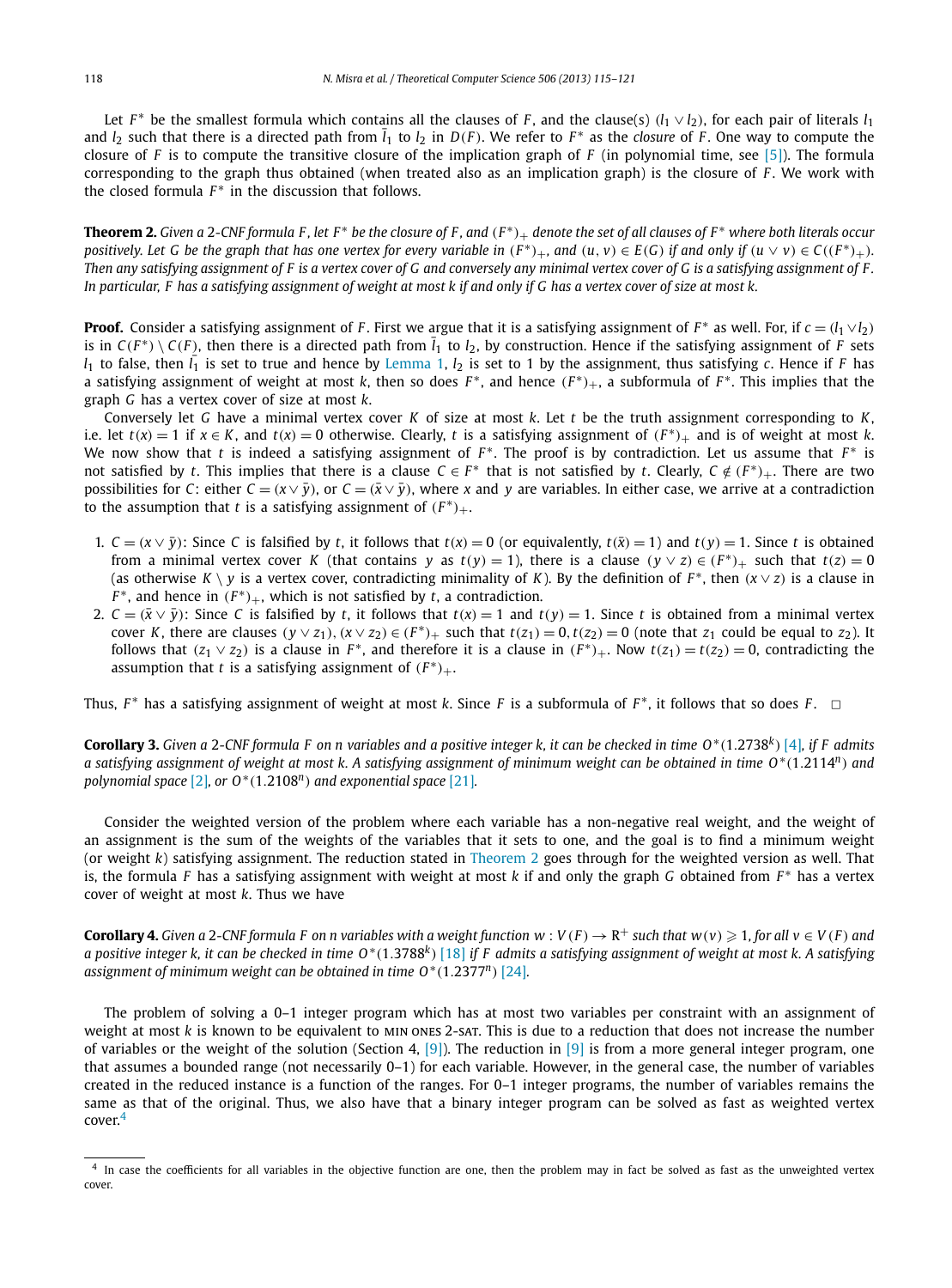<span id="page-4-0"></span>**Corollary 5.** *Consider a binary integer program where the objective function is to be minimized, and every constraint has at most two variables. Given such a program and a positive integer k, it can be checked if the optimum feasible assignment is at most k in time O*∗*(*1*.*3788*<sup>k</sup>)* [\[18\]](#page-6-0)*, and the optimum assignment can be obtained in time O*∗*(*1*.*2377*<sup>n</sup>)* [\[24\]](#page-6-0)*.*

#### **4. Reduction of ABOVE GUARANTEE MIN ONES 2-SAT to ABOVE GUARANTEE VERTEX COVER**

In this section, we demonstrate that the reduction presented in Section  $3$  [\(Theorem 2\)](#page-3-0) also works for the above guarantee version of both the problems.

The linear program corresponding to a formula *F* has a variable corresponding to every variable of the formula, and a constraint corresponding to every clause. The translation of clauses to constraints is as expected, the positive literals translate to the same variables and a negative literal  $\bar{x}$  would translate to  $(1 - x)$ . The satisfiability constraint of the clause translates to the fact that the sum of the variables is at least 1. The objective function seeks to minimize the sum of the variables. The integer programming version permits the variables to take values from the set {0*,* 1}, while in the "relaxed" linear program, the variables take values in the range [0*,* 1].

Notice that the optimal value of the LP corresponding to a 2-SAT formula is a natural lower bound on the number of variables that need to be set to one to satisfy the formula. It is natural, therefore, to ask if there is a satisfying assignment of weight at most  $\kappa(F) + k$  where  $\kappa(F)$  denotes the value of optimum of the LP corresponding to *F*. We call this problem above guarantee min ones 2-sat. Equivalently sometimes, we simply seek for a satisfying assignment of weight at most *k*, and use  $k - \kappa(F)$  as the parameter.

It is known [\[9\]](#page-6-0) that [Theorem 1](#page-1-0) generalizes to the LP corresponding to a 2-SAT formula; i.e. the LP corresponding to *F* admits a half-integral optimal solution, that is, one where the LP sets every variable in *F* to either 0, 1 or 1*/*2, and can be found in polynomial time. We begin by proving a version of [Lemma 1](#page-2-0) that will be useful in establishing the proof of correctness. We use the term *half-integral assignment* to refer to a setting of the variables from the range {0*,* 1*/*2*,* 1}, and a *satisfying* half-integral assignment is simply one that satisfies all the constraints corresponding to clauses of *F* .

**Lemma 2.** If  $D(F)$  contains a path from l<sub>1</sub> to l<sub>2</sub>, then, for every satisfying half-integral assignment t of F, t(l<sub>2</sub>)  $\geqslant$  t(l<sub>1</sub>).

**Proof.** Observe that *F* contains a clause of the form  $\bar{x}$  ∨ *y* when *D*(*F*) contains the arc (*x*, *y*). Such a clause corresponds the to constraint:  $(1-x)+y \geqslant 1$  or equivalently  $y \geqslant x$ . Thus, by the fact that *t* is a satisfying half-integral assignment and by the definition of  $D(F)$ , we have that for every arc  $(x, y) \in A(D(F))$ ,  $t(y) \geq t(x)$  and the claim follows easily by induction on the length of the shortest  $(l_1, l_2)$ -path in  $D(F)$ .  $\Box$ 

We now show that the optimum value of the LP corresponding to the formula  $(F^*)_+$  obtained in the previous section is exactly  $\kappa$ (*F*), the optimum value of the LP corresponding to the 2-SAT formula.

**Theorem 6.** Given a 2-CNF formula F, let  $F^*$  be the closure of F, and  $(F^*)_+$  denote the set of all clauses of  $F^*$  where both literals  $o$  *ccur positively. Let G be the LP that has one variable for every variable in*  $(F^*)_+$ *, and the constraint*  $u+v\geqslant 1$  *if and only if*  $(u\vee v)\in G$  $C((F^*)_+)$ . Let LP(F) be the linear programming relaxation of the integer linear programming corresponding to F. Let  $\gamma(G)$  be the *optimum value of the LP G,*  $\kappa$  *(F) <i>be the optimum value of LP*(*F*)*. Then*  $\gamma$  (*G*) =  $\kappa$  (*F*)*.* 

**Proof.** Suppose that *LP(F )* has a satisfying half-integral assignment of weight *r*. Then we claim that the same half-integral assignment is satisfying for  $F^*$  as well. If  $c=(l_1\vee l_2)$  is in  $C(F^*)\setminus C(F)$ , then there is a directed path from  $\overline{l}_1$  to  $l_2$ , by construction. Hence

- if the satisfying half-integral assignment of *F* sets  $l_1$  to 0, then  $\bar{l}_1$  is set to 1 and hence by Lemma 2,  $l_2$  is set to 1 by the assignment, thus satisfying the constraint corresponding to *c*.
- If the satisfying half-integral assignment of *F* sets  $l_1$  to  $1/2$ , then by Lemma 2,  $l_2$  is set to at least  $1/2$  by the assignment, and thus the constraint corresponding to *c* is satisfied again.

As *(F* <sup>∗</sup>*)*<sup>+</sup> is a subformula of *F* <sup>∗</sup>, the same assignment is a satisfying half-integral assignment for *G*.

Conversely, let *G* have an optimal satisfying half-integral assignment *t* of weight *r*. Clearly, *t* is a satisfying assignment of  $(F^*)_+$ . Extend *t* to variables not in  $(F^*)_+$ , by setting them 0. We now show that *t* is indeed a satisfying assignment of *F* <sup>∗</sup>. The fact that it will also satisfy *F* is clear, since the constraints of *F* are a subset of the constraints in *F* <sup>∗</sup>.

The proof is by contradiction. Let us assume that  $F^*$  is not satisfied by *t*. This implies there is a clause  $C \in F^*$  that is not satisfied by t. Clearly,  $C \notin (F^*)_+$ . There are two possibilities for C: either  $C = (x \vee \bar{y})$ , or  $C = (\bar{x} \vee \bar{y})$ , where x and y are variables. In either case, we arrive at a contradiction to the assumption that *t* is a satisfying assignment of  $(F^*)_+$ .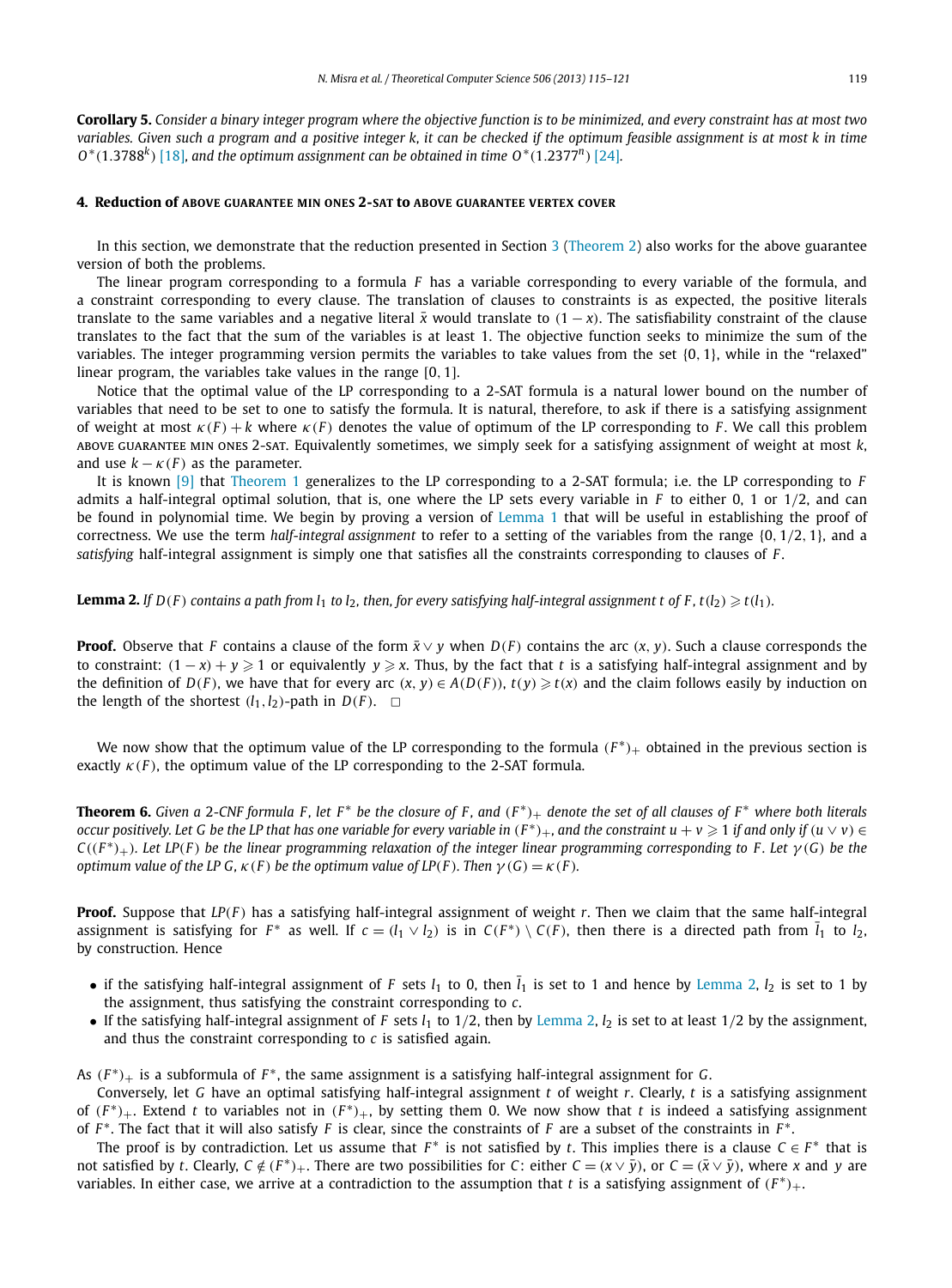- <span id="page-5-0"></span>1. *C* =  $(x \vee \bar{y})$ : As *C* is falsified by *t*, *t*(*x*) = 0 or 1/2.
	- Suppose  $t(x) = 0$  (or equivalently,  $t(\bar{x}) = 1$ ). Then  $t(y) \ge 1/2$ , and hence was set in solving G (as  $t(y) > 0$ ). Hence, there is a clause  $(y \vee z) \in (F^*)_+$  such that  $t(z) \leq 1/2$  (else  $t(y) = 0$  would be a satisfying assignment for  $(F^*)_+$ of smaller weight, contradicting optimality). Hence *(x* ∨ *z)* would be a clause in *(F* <sup>∗</sup>*)*+, but is not satisfied by *t*, a contradiction.
	- Suppose  $t(x) = 1/2$ . Then  $t(y) = 1$ . Again, we have that there is a clause  $(y \lor z) \in (F^*)_+$  such that  $t(z) = 0$ . Hence, there is a clause  $(x \vee z)$  in  $(F^*)$ <sub>+</sub> which is not satisfied by *t*, a contradiction.
- 2.  $C = (\bar{x} \vee \bar{y})$ : As C is falsified by *t*, one of the variables gets the value 1, and the other at least 1/2. Without loss of generality, let  $t(x) = 1$  and  $t(y) \geq 1/2$ . As *t* is obtained from an optimal assignment *t* of  $(F^*)_+$ , there are clauses  $(y \vee z_1)$ ,  $(x \vee z_2) \in (F^*)_+$  such that  $t(z_1) \leq 1/2$ ,  $t(z_2) = 0$  (note that  $z_1$  could be equal to  $z_2$ ). Therefore, it follows that  $(z_1 \vee z_2)$  is a clause in *F*<sup>\*</sup>, and therefore it is a clause in  $(F^*)_+$ , but is not satisfied by *t*, a contradiction.

Consequently, our assumption that *t* is not a satisfying assignment of  $F^*$  is wrong and hence  $F^*$  has a satisfying assignment of weight *r*.

Having shown that any half-integral assignment that is satisfying for *F* is satisfying for *G* and conversely, we conclude that the optimal values for both LPs are exactly the same.  $\Box$ 

Lokshtanov et al. [\[15\]](#page-6-0) give an algorithm to determine whether a given graph has a vertex cover of size at most *k* in *O*∗*(*2*.*3146*k*−*<sup>γ</sup> (G) )* where *γ (G)* is the value of the optimum of the LP relaxation of the integer programming formulation of vertex cover of *G*. The following corollary follows from it and [Theorem 6.](#page-4-0)

**Corollary 7.** *Given a* 2*-CNF formula F on n variables and a positive integer k, it can be checked in time O*∗*(*2*.*3146*k*−*κ(<sup>F</sup> ) ) if F admits a satisfying assignment of weight at most k where κ(F ) is the optimum value of the LP relaxation of the integer programming formulation of the* 2*-SAT formula F .*

A randomized polynomial kernel with one-sided error (also known as a co-RP kernel) is a randomized polynomial time algorithm that takes as input a parameterized instance  $(P, k)$  and returns an instance  $(Q, l)$ , with the properties that:

1.  $|Q| + l \leq k^{O(1)}$ ,

- 2. if  $(P, k)$  is a yes instance, then  $(Q, l)$  is a yes instance,
- 3. if  $(P, k)$  is a no-instance, then  $(Q, l)$  is a no instance with probability at least one-half.

Recently, Kratsch and Wahlström [\[13\]](#page-6-0) show a polynomial co-RP kernel for the vertex cover above LP problem. From their result and [Theorem 6,](#page-4-0) it follows that there is a polynomial co-RP kernel for min ones 2-sat. Formally, let *F* be a 2-CNF formula on *n* variables, and let *κ(F )* denote the optimum value of the *LP* relaxation of the integer programming formulation of the 2-SAT instance *F* . Then, there is a polynomial time algorithm that produces a 2-CNF formula *F* having  $k^{O(1)}$  variables and clauses, such that: (i) there is a satisfying assignment for *F'* with weight at most  $k + \kappa(F')$  if there is a satisfying assignment for *F* with weight at most  $k + \kappa(F)$ , and (ii) with probability at least one-half, there is no satisfying assignment for *F'* with weight at most  $k + \kappa(F')$  if there is no satisfying assignment for *F* with weight at most  $k + \kappa(F)$ .

**Corollary 8.** *There is a randomized polynomial time algorithm that, given a* 2*-SAT formula F and an integer k, produces a* 2*-SAT formula F and an integer k such that F has the number of variables and clauses polynomial in k* − *κ(F ) and if F has a satisfying assignment of weight at most k, then F has a satisfying assignment with weight at most k and if F has no satisfying assignment with weight at most k, then with probability at least half, F has no satisfying assignment with weight at most k .*

#### **5. Concluding remarks**

We have shown MIN ONES 2-SAT to be equivalent to VERTEX COVER in both the parameterized and optimization settings, by demonstrating a polynomial-time reduction from MIN ONES 2-SAT to VERTEX COVER that preserves the optimum value of both the integer and linear programming relaxation versions, and keeps the number of vertices of the graph to the number of variables in the formula. This allows us to employ the best-known algorithms and kernels for vertex cover to min ones 2-sat incurring only an additional polynomial cost.

The complexity of MIN ONES  $c$ -sat for  $c > 2$  is an interesting line of research. In this case, the problem is a natural generalization of *c*-hitting set. While *c*-hitting set has a *kO(c)* kernel [\[1\],](#page-6-0) it has been shown that a polynomial sized kernel is unlikely even for a special case of MIN ONES 3-SAT  $[11]$ . See  $[12]$  for a classification of the types of bounded variable constraints for which polynomial sized kernel is possible. Improving the obvious  $O(c<sup>k</sup>m)$  time bound (mentioned in Section [2\)](#page-2-0) for the parameterized question is a natural open problem. Some progress when *c* is 3 has been recently reported [\[23\].](#page-6-0)